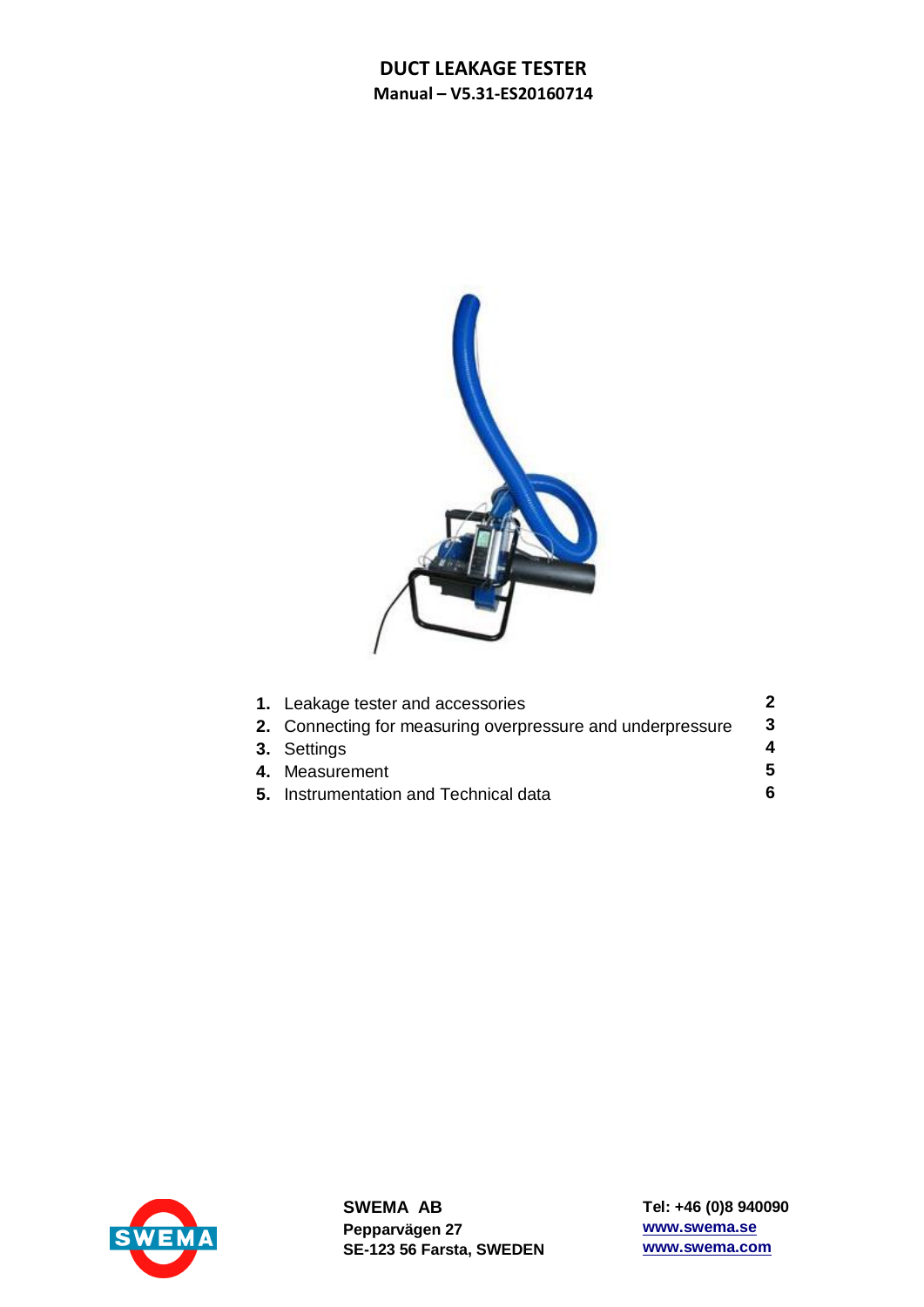The universal instrument Swema 3000md with SWA 10, controls the leakage tester for duct, at selected pressure levels up to 1900Pa. A leakage level is saved together with the pressure level. Swema 3000md inbuilt differential pressure sensor measures the over pressure in duct and the differential pressure probe, SWA 10 measures the leakage flow over a throttle device (flange) with a certain k-factor. A radial fan is used to be able to provide highest possible pressure at these moderate air flows.

The supply and the exhaust of the ventilation are tighten with tightness bladders.

The duct leakage tester is used according to European standard EN 12237 and EN 1507.

## **LEAKAGE TESTER AND ACCESSORIES**





**SWEMA AB Pepparvägen 27 SE-123 56 Farsta, SWEDEN**

**Tel: +46 (0)8 940090 www.swema.se www.swema.com**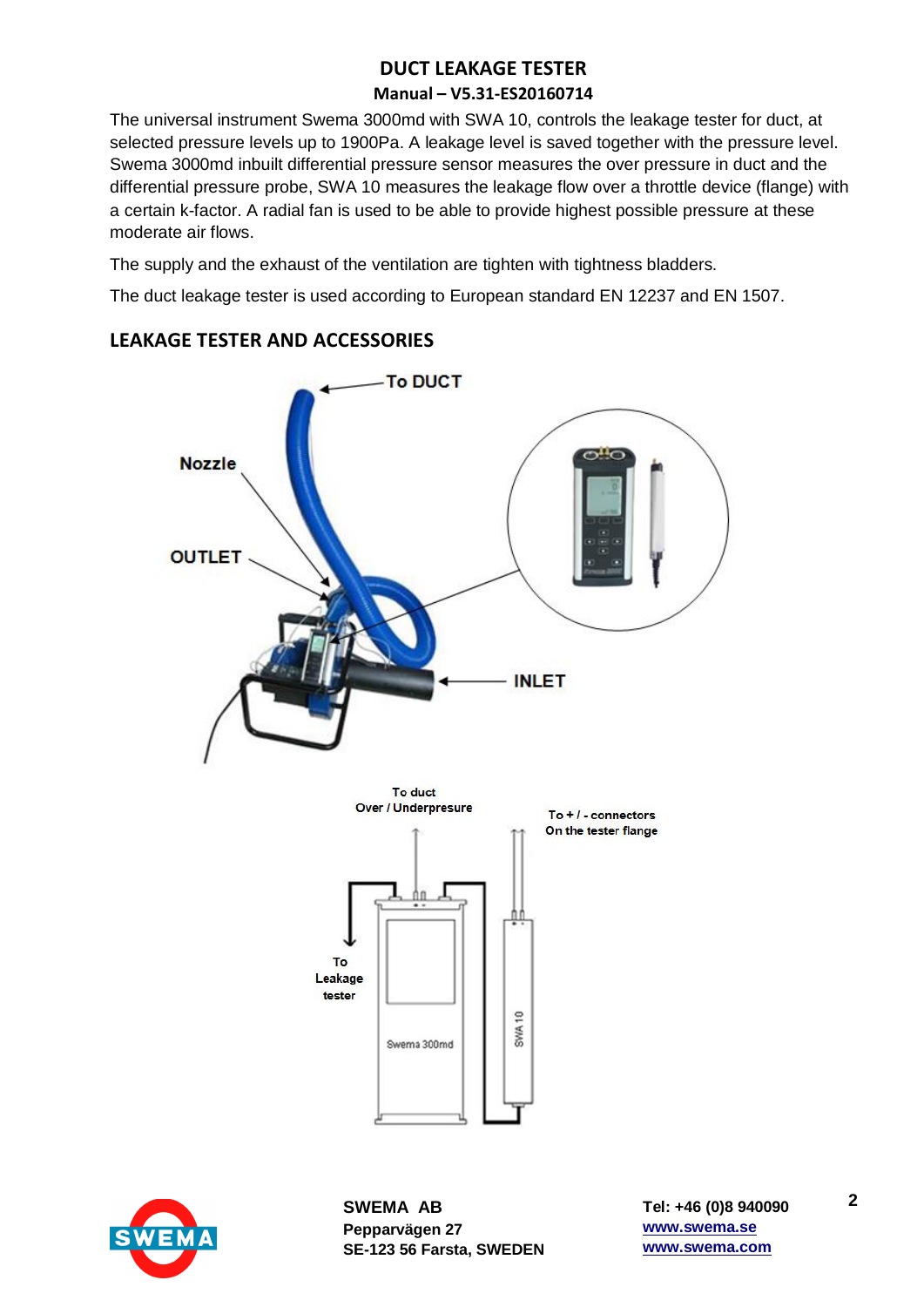## **CONNECTING FOR MEASURING OVER PRESSURE AND UNDER PRESSURE**



For **OVERPRESSURE** measurements the nozzle of the blue hose is connected to the **OUTLET** of the leakage tester.

For **UNDER PRESSURE** measurements the nozzle of the blue hose is connected to the **INLET** of the leakage tester (the flange).

#### **Notes:**

- **1.** For the measurements be aware that the right and corresponding K-factor must be used. Refer to the calibration certificate to see the 4 different k-factors.
- **2.** The diameter of the Inlet and the Outlet are the same, therefore it is possible to assemble the nozzle of the hose (in the picture connected to the outlet) to the Inlet to measure under pressure.



**SWEMA AB Pepparvägen 27 SE-123 56 Farsta, SWEDEN** **3**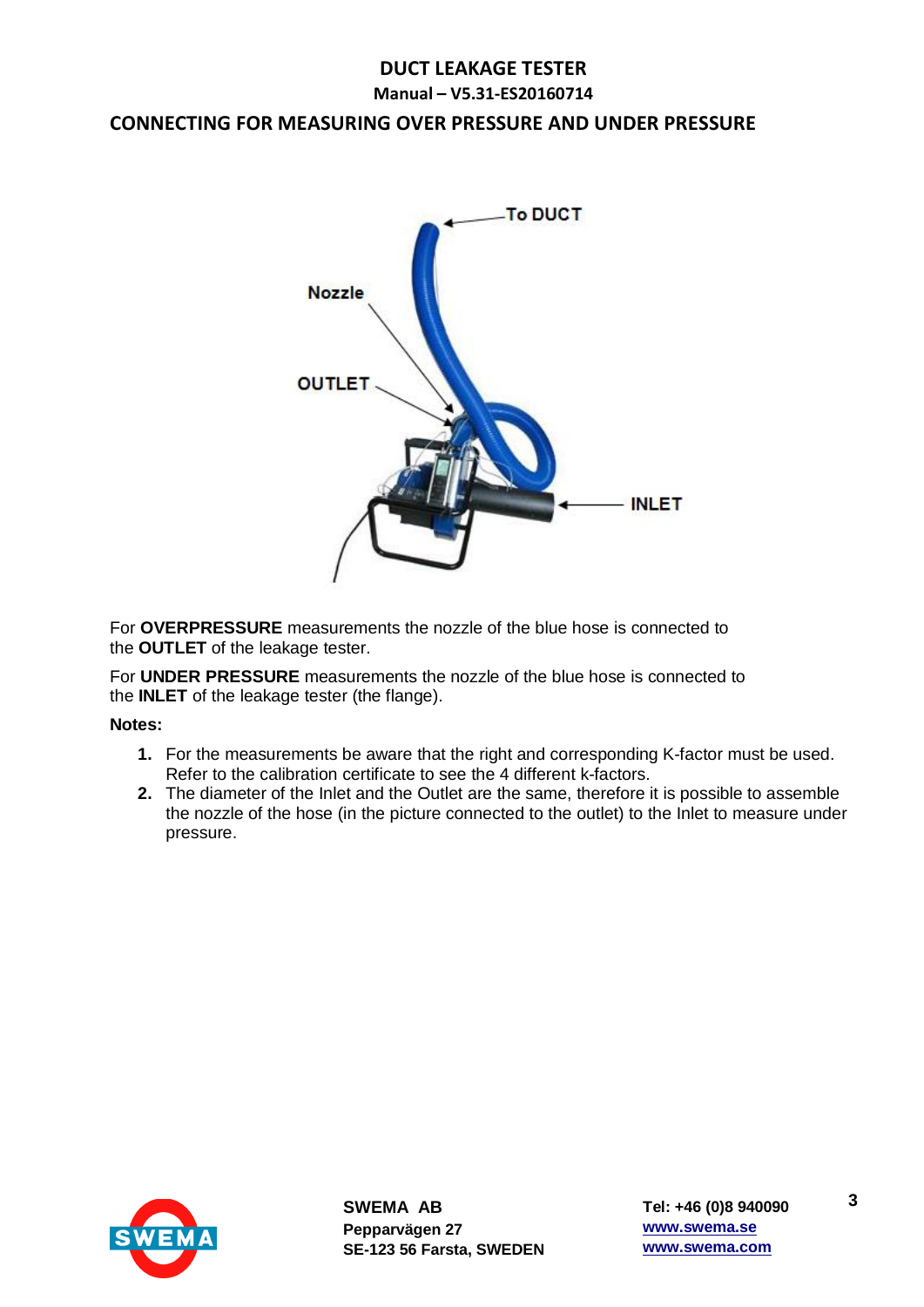## **SETTINGS**

- **1.** Control the leakage tester automatically with Swema 3000md and the sensor SWA 10.
- **2.** The built-in differential pressure sensor in Swema 3000md measures over pressure and under pressure in the duct. Connect the pressure hose (silicone hose) on the positive pressure connector (marked with +).
- **3.** Connect the valves of the probe SWA 10 to the valves on each side of the orifice plate in the flange with the pressure hoses (silicone hoses) to measure the leakage flow. Follow the convention  $+$  to  $+$  and  $\overline{a}$  to  $\overline{a}$ .
- **4.** Connect the cable from the leakage tester to the RS232 contact on Swema 3000md.
- **5.** Turn Swema 3000md on and select measuring mode DUCT in MENU1 (See picture 1).
- **6.** Set the K-factors on the label of the flange (See picture 1)..
- **7.** Set the surface area of the duct to be tested. The selected area is used to calculate l/sm<sup>2</sup> and  $m^3$ /hm<sup>2</sup> if these units are selected (See picture 1).
- **8.** Set the tightness (density) class to be used for the measurement of the leakage in the duct. Select between classes A, B, C or D. In the saved protocol the selected class, used for calculations, and the limit for the leakage on the test are shown. The limit depends on the selected class and the pressure during the test (See picture 2).
- **9.** Set the unit for the measurement, select between  $\ell$ s, m<sup>3</sup>/h,  $\ell$ sm<sup>2</sup> or m<sup>3</sup>/hm<sup>2</sup>. The unit  $\ell$ sm<sup>2</sup> or  $m^3/hm^2$  are calculated with the selected area of the duct (See picture 1).
- **10.** Set the I-factor for duct leakage tester. 1000 is the standard factor for Swema 3000md to control the fan with PID-regulation, however any other factor can be selected (See picture 1).
- **11.** Set the actual ambient temperature. Swema 3000md compensates for air density calculating with the selected temperature and the measured barometric pressure. The temperature can be measured also with a thermocouple type-k connected to Swema 3000md (See picture 1).

| Menu 1                 |          |  |  |
|------------------------|----------|--|--|
| Mode                   | Duct     |  |  |
| <b>Time Constant</b>   | 5s       |  |  |
| K-factor 20            | 19,40    |  |  |
| Area                   |          |  |  |
| <b>Tightness Class</b> | Α        |  |  |
| Unit                   | l/s      |  |  |
| Atmos. P A             | 988.3hPa |  |  |
| Temp.                  | 20.0°C   |  |  |
| l-factor               | 1000     |  |  |
| Note Book              | 1        |  |  |
| File                   | 3/ (3)   |  |  |
|                        |          |  |  |
| EXIT<br><b>MENU2</b>   | SET      |  |  |

**Picture 1: Menu 1** 

| File 1<br>2015-02-23 13:06:20<br>Duct leakage test | Note $3$ of $(4)$ |                                                 |                |
|----------------------------------------------------|-------------------|-------------------------------------------------|----------------|
| <b>Temperature</b>                                 |                   | 20.0                                            | ۰c             |
| K-factor                                           |                   | 19.40                                           |                |
| Barometer                                          |                   | 988.3                                           | hPa            |
| Area                                               |                   | 30.2                                            | m <sup>2</sup> |
| No                                                 | Pa                | Class $A, v = Test$ passed<br>1/s <sub>rm</sub> | Limit          |
| 1                                                  | 282.9             | 1.5                                             | 1.06           |
| 2.                                                 | 282.4             | 1.5                                             | 1.06           |
| 3                                                  | 282.3             | 1.5                                             | 1.06           |
| EXIT                                               |                   | PRINT                                           | <b>ERASE</b>   |

Picture 2: File



**4**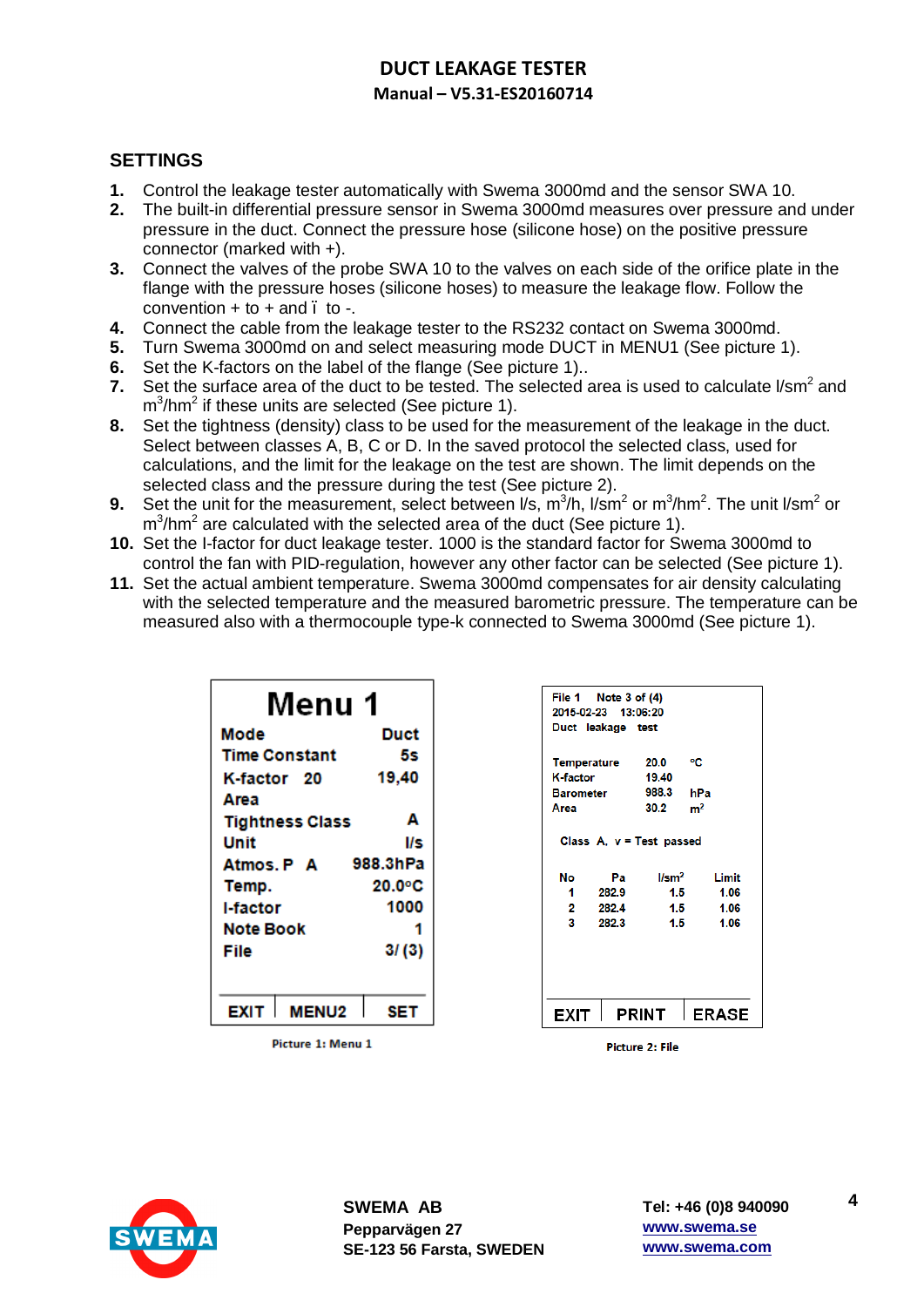## **MEASUREMENT**

- **1.** Select in Swema 3000md, the external pressure sensor. The letters  $%M$ T.+are shown on the left at the lower part of the display. It is also possible to measure with the internal pressure sensor, but then the pressure hoses (silicone hoses) must be changed, and the letters % XT.+ are shown instead.
- **2.** Before measuring starts, both differential pressure sensors must be zeroed. Press %NT.+to access the built-in pressure sensor in Swema 3000md, and press ZERO. Afterwards, press %EXT.+to return to the externally connected pressure sensor and ZERO it.
- **3.** In measuring mode the display shows 4 measuring parameters. The largest digits at the top show the leakage flow (I/s, m<sup>3</sup>/h, I/sm<sup>2</sup> or m<sup>3</sup>/hm<sup>2</sup>), below the leakage flow, the pressure drop over the orifice plate in the flange used to calculate the leakage flow. The two pressures shown below the pressure drop, and with small digits, are the expected pressure value at the left and the read value (actual value) of the measured pressure to the right (See picture 3).
- **4.** Press the arrow keys UP/DOWN to adjust the value of the pressure to be measured, wait until Swema 3000md is stabilized at the read value (true value) of the pressure. (See picture 3).
- **5.** Measure by pressing the ENTER button.



Picture 3: Measuring mode